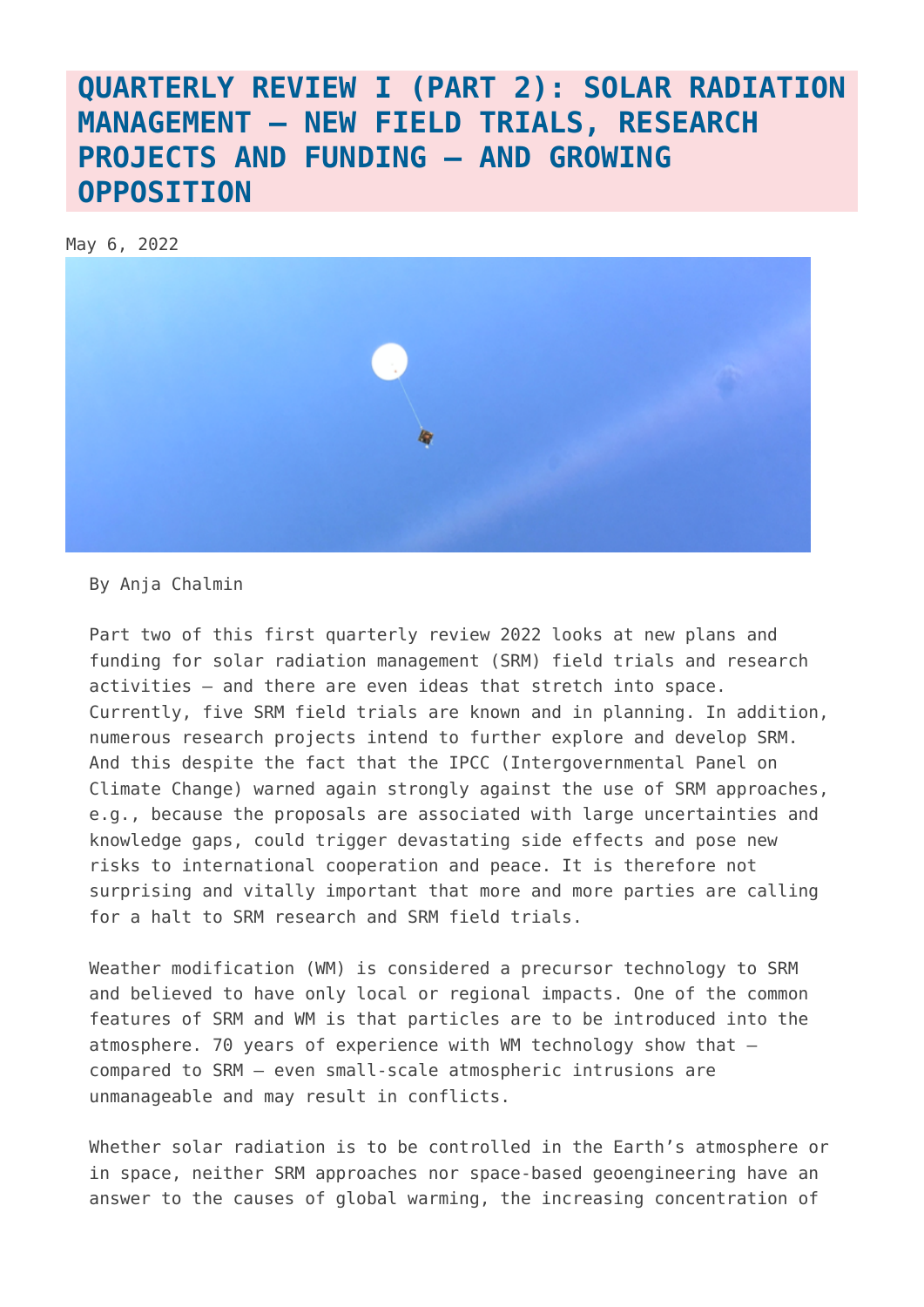greenhouse gases in the Earth's atmosphere.

## **SOLAR RADIATION MANAGEMENT – OPPOSITION TO AND CONCERNS ABOUT THE USE OF THESE RISKY AND UNPROVEN GEOENGINEERING PROPOSALS CONTINUE TO GROW**

Solar radiation management (SRM) describes a series of theoretical proposals that attempt to reflect solar or thermal radiation back into space to suppress a temperature rise in the Earth's atmosphere. SRM proposals include [Stratospheric Aerosol Injections \(SAI\),](https://www.geoengineeringmonitor.org/wp-content/uploads/2021/04/stratospheric-aerosol-injection.pdf) [Marine](https://www.geoengineeringmonitor.org/wp-content/uploads/2021/04/marine-cloud-brightening.pdf) [cloud brightening \(MCB\)](https://www.geoengineeringmonitor.org/wp-content/uploads/2021/04/marine-cloud-brightening.pdf) and [cirrus cloud thinning \(CCT\).](https://www.geoengineeringmonitor.org/wp-content/uploads/2021/04/cirrus-cloud-thinning.pdf) SAI aim to control the amount of incoming solar radiation. MCB and CCT attempt to influence the Earth's radiation balance through changes in cloud cover.

A precursor technology to SRM, weather modification (WM) is believed to have only local or regional impacts. One of the common features of SRM and WM is that particles are supposed to be introduced into the atmosphere. [After 70 years of field trials](https://www.geoengineeringmonitor.org/2022/04/quarterly-review-i-part-1-weather-modification-current-developments-and-lessons-learned-after-70-years-of-deployment/) and deployment of WM technology, its use has already led to regional conflicts and bilateral disputes, many interactions with the abiotic environment remain unclear, and there are no statistically validated results demonstrating significant effectiveness. Although SRM approaches, compared to WM, usually involve much larger-scale and longer-term measures, SRM proponents envision and plan SRM field trials and further research on SRM. But if WM is already unmanageable at the regional level and leads to conflict, where will SRM lead?

In addition, a look at the agendas of research institutions that deal with topics related to meteorology and climate reveals how many questions about weather and climate processes are still unanswered. Some of these questions include [physical processes,](https://en.ilmatieteenlaitos.fi/meteorological-research) research [questions](https://imiracli.web.ox.ac.uk/plain-language-summaries) about cloud formation and processes in clouds, questions about the [influence](https://www.kit.edu/topics/climate-and-environment.php) [of clouds](https://www.kit.edu/topics/climate-and-environment.php) on weather and climate or the [aerosol composition](https://environment.leeds.ac.uk/institute-climate-atmospheric-science) in the troposphere and stratosphere.

Dietmar Dommenget, an associate professor at the School of Earth Atmosphere and Environment at Monash University works on the topic of climate change and [warns](https://research.monash.edu/en/persons/dietmar-dommenget): "*climate is quite chaotic – there is chaos in the system that cannot be predicted. […] The only thing it is safe to say is we should be careful, we should be assuming the worst – we don't*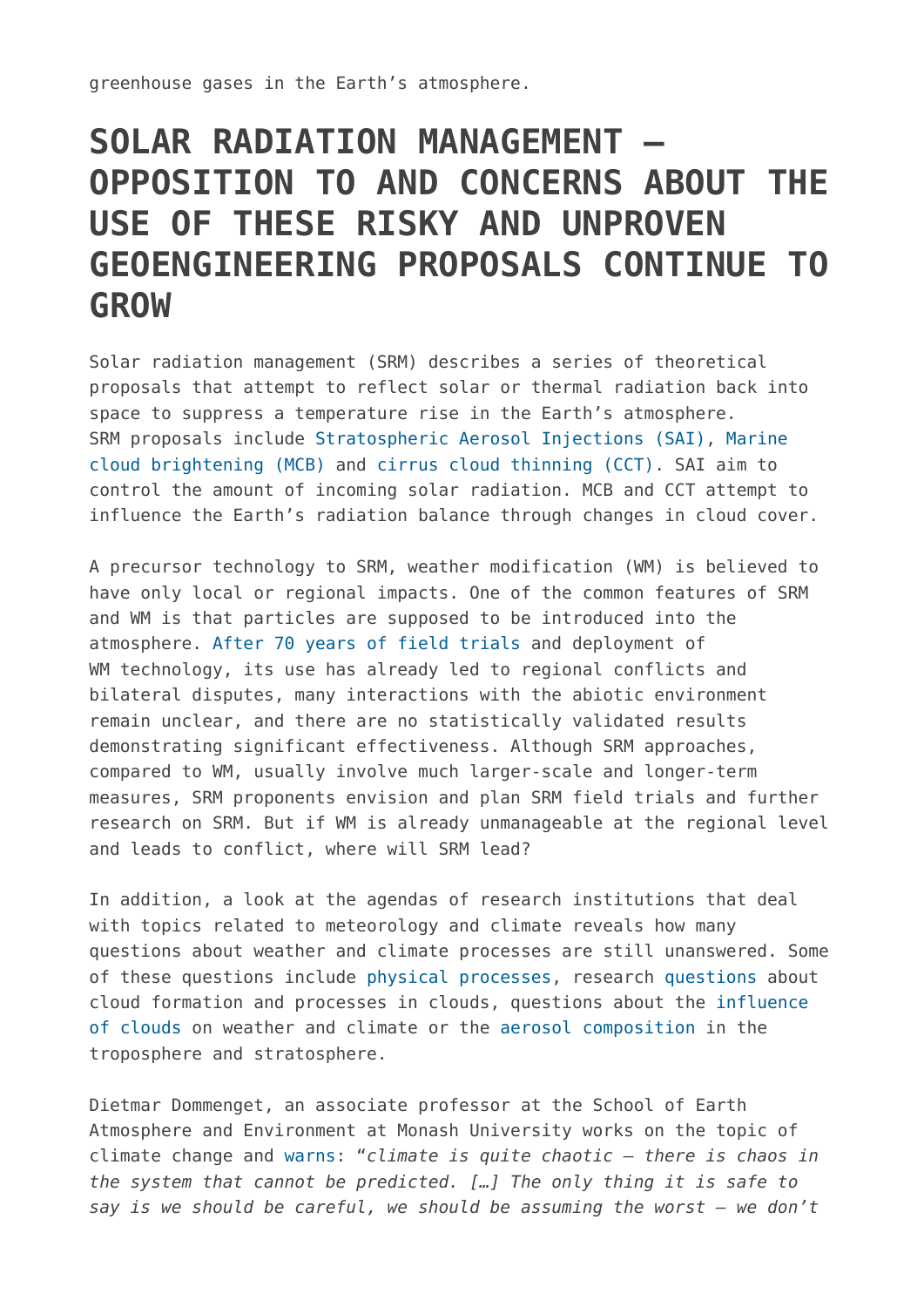*know if it will happen, but we should assume the worst.*"

Voices pointing out the uncontrollable risks associated with SRM and speaking out against the use and further development of SRM approaches are becoming increasingly numerous and increasingly loud.

A recent [IPCC report](https://www.ipcc.ch/report/ar6/wg2/) (Working Group II contribution to the Sixth Assessment Report of the IPCC), published in February 2022, warned again strongly against the use of SRM approaches because

- a change in solar radiation would not stop the rise of CO<sub>2</sub> concentration in the atmosphere, because it does not address the root cause of climate change. SRM would only "*mask*" the temperature rise, while, for example, the oceans would continue to acidify;
- SRM technologies lead to new threats to people and ecosystems that are not well understood – the technologies are associated with large uncertainties and knowledge gaps;
- SRM could trigger devastating side effects, e.g., altered rainfall patterns, increased flood and drought risk, ozone layer depletion, threats to biodiversity, ecosystems and human health;
- SRM may pose new risks to international cooperation and peace, e.g., due to conflicting temperature preferences;
- of the termination effect: This effect occurs when SRM is used while the CO<sub>2</sub> concentration in the atmosphere continues to rise. If the use is suddenly and permanently interrupted, rapid warming with significant negative impacts is predicted.

In January 2022, a group of more than 60 concerned senior climate scientists from around the world called for an international [solar](https://www.solargeoeng.org/)[geoengineering non-use agreement](https://www.solargeoeng.org/), as SRM poses unacceptable risks if ever implemented. This global call has since been [endorsed](https://www.solargeoeng.org/non-use-agreement/signatories/) by more than 320 scientists from the Global South and the Global North. The non-use agreement [calls](https://www.solargeoeng.org/non-use-agreement/open-letter/) for banning SRM funding, prohibiting SRM outdoor experiments and restricting research on SRM technologies, including supporting technologies. Frank Biermann, et al., have [detailed](https://wires.onlinelibrary.wiley.com/doi/10.1002/wcc.754) the arguments for a non-use agreement, against a normalisation of SRM and the core elements of the proposed international non-use agreement on SRM in a scientific paper. In January 2022, Frank Biermann explains why even well-intentioned research should also be banned: "*They [solar geoengineering researchers] engage in a highly risky project that they will not be able to control and master. Eventually, other powerful actors will take over. At present, the genie is still in the bottle. Don't let it out*."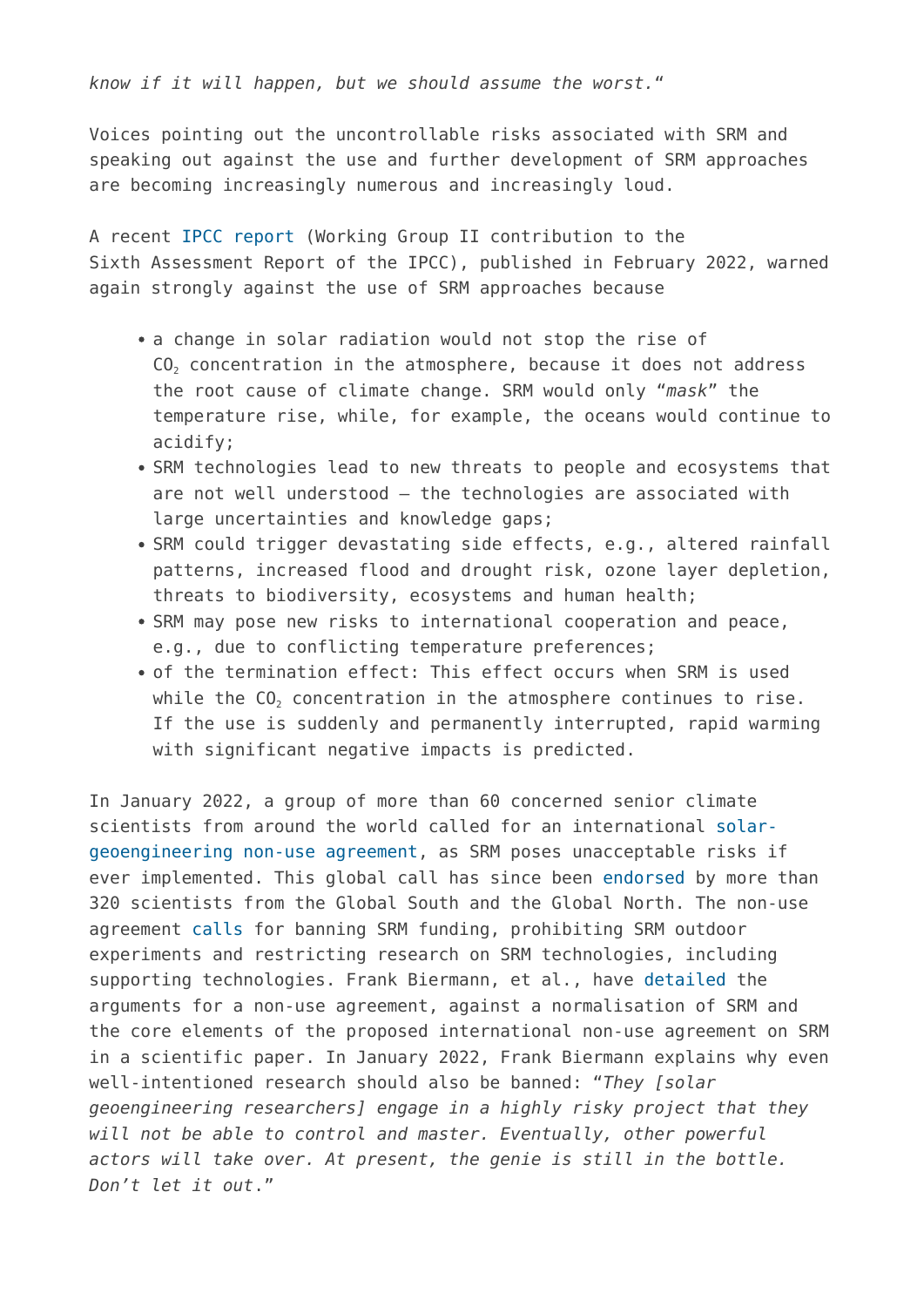In March 2022, more than 340 organisations sent a [global call](https://www.realsolutions-not-netzero.org/press/340-organizations-call-on-governments-and-the-ipcc-to-foreground-rapid-phaseout-of-fossil-fuels) for climate action to governments, and the IPCC, calling for a rapid phaseout of fossil fuel production and use in order to avoid dangerous temperature overshoot. They also called for recognition of the fact that the deployment of SRM, as well as other large-scale geoengineering proposals, will cause irreversible damage to people and nature.

In addition to international pressure, there is also opposition to SRM on the ground, e.g., at sites selected for SRM field trials: in 2021, a planned series of trials to test SAI technology over indigenous territory in Kiruna, Sweden, was [cancelled](https://www.geoengineeringmonitor.org/2021/07/sign-the-saami-councils-petition-to-stop-harvards-scopex-experiment/) after protests by the Saami Council and environmental groups.

## **SOLAR RADIATION MANAGEMENT – CURRENTLY KNOWN AND PLANNED FIELD TRIALS**

While warnings against the use and further development of solar radiation management (SRM) grow stronger, there are still efforts to further develop SRM approaches and to conduct field trials. Below is an overview of the (known) research groups and companies currently attempting to conduct SRM field trials. Thereafter, there are further details on the individual trials.





|  | $No.$ Planned<br>outdoor trial | <u>of</u><br><b>SRM</b> | Type   Organizer | Location $\&$ Scale (if<br>time (if<br>available) | available) |
|--|--------------------------------|-------------------------|------------------|---------------------------------------------------|------------|
|--|--------------------------------|-------------------------|------------------|---------------------------------------------------|------------|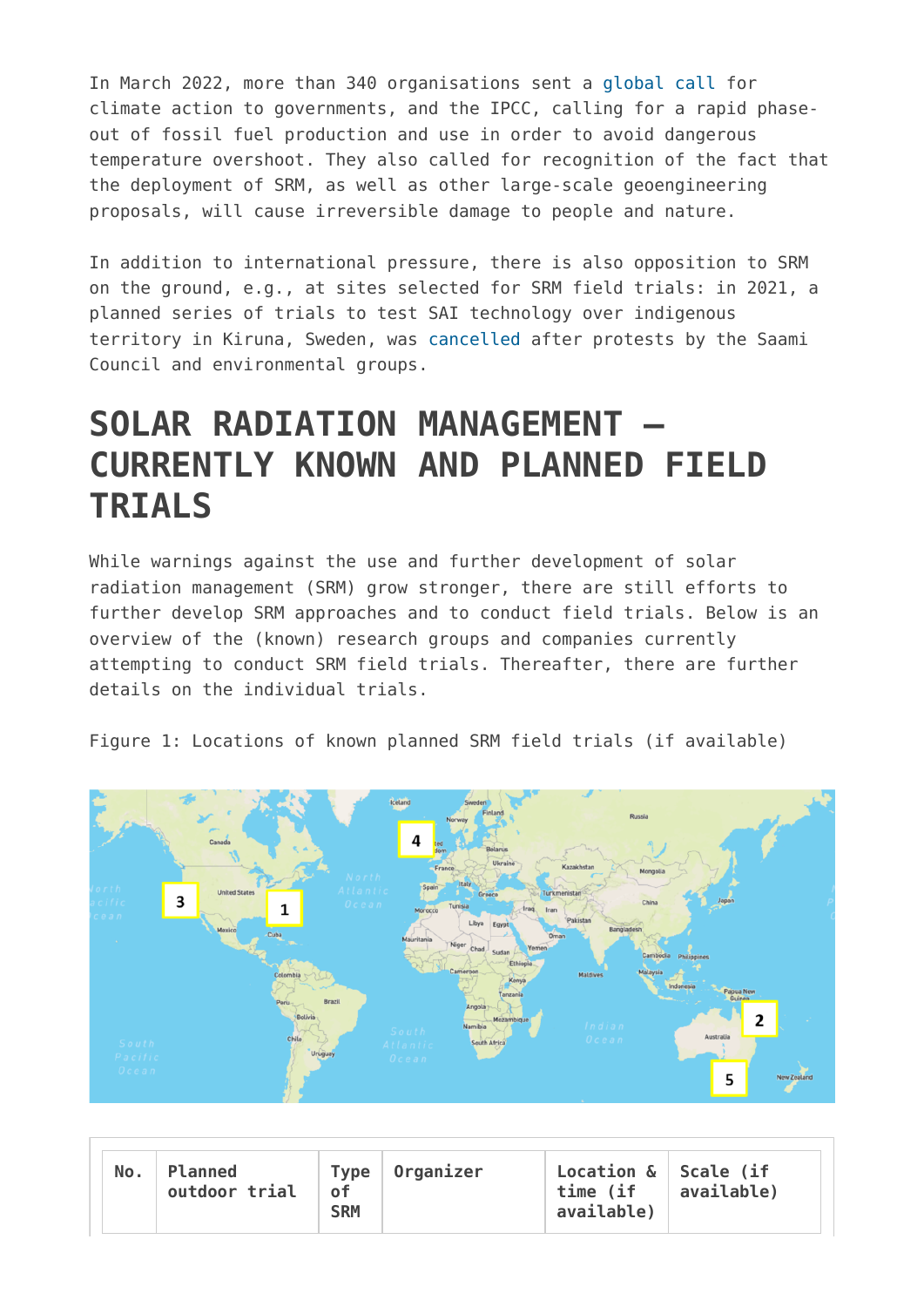| $\mathbf{1}$   | <b>SCoPEx</b><br>(Stratospheric<br>Controlled<br>Perturbation<br>Experiment) | SAI        | Harvard<br>University                                         | not yet<br>decided,<br>but "the<br>group<br>hopes to<br>launch the<br>balloon in<br>mid-2022" | probably<br>similar to<br>the last<br>attempt        |
|----------------|------------------------------------------------------------------------------|------------|---------------------------------------------------------------|-----------------------------------------------------------------------------------------------|------------------------------------------------------|
| 2              | Great Barrier<br><b>Reef MCB</b><br>trial(s)                                 | <b>MCB</b> | Research team<br>led by<br>Southern Cross<br>University       | 2022<br>(details<br>not<br>available<br>to the<br>public)                                     | not available<br>to the public                       |
| 3              | MCBP (Marine<br>Cloud<br>Brightening<br>Project)                             | <b>MCB</b> | Washington<br>University &<br>further<br>research<br>partners | not<br>available                                                                              | "small-scale,<br>controlled<br>field<br>experiments" |
| $\overline{4}$ | MCB with sea<br>water                                                        | <b>MCB</b> | Stephen Salter<br>(Edinburgh<br>University) &<br><b>CCRC</b>  | not<br>available                                                                              | plans to<br>construct a<br>prototype<br>vessel       |
| 5              | Iron Salt<br>Aerosol Method                                                  | <b>MCB</b> | gM-Engineering                                                | location:<br><b>Bass</b><br>Strait,<br>time: not<br>available                                 | 30-day field<br>trial                                |
|                |                                                                              |            |                                                               |                                                                                               |                                                      |

- **SRM** Solar Radiation Management
- **CCRC** Centre of Climate Repair

### **No. 1: SCoPEx (Stratospheric Controlled Perturbation Experiment)**

The [SCoPEx project](https://map.geoengineeringmonitor.org/srm/stratospheric-controlled-perturbation-experiment-(scopex)) is conducted by Harvard University and part of Harvard's Solar Geoengineering Research Program (SGRP). SCoPEx involves research, modelling and plans to conduct field trials for testing [Stratospheric Aerosol Injections](https://www.geoengineeringmonitor.org/wp-content/uploads/2021/04/stratospheric-aerosol-injection.pdf) (SAI). The trials aim to scatter particles from a balloon at a height of 20 kilometres above the Earth. In implementing the field tests, three attempts have failed so far – at two sites in the USA, New Mexico and Arizona and at a test site in [Sweden](https://map.geoengineeringmonitor.org/srm/scopex-swedish-space-corporation). Late last year, SCoPEx' principal investigator, Frank Keusch, [expressed](https://spectrum.ieee.org/solar-geoengineering) confidence that a new balloon partner and launch site would be found and stated that the SCoPEx research group hopes to start the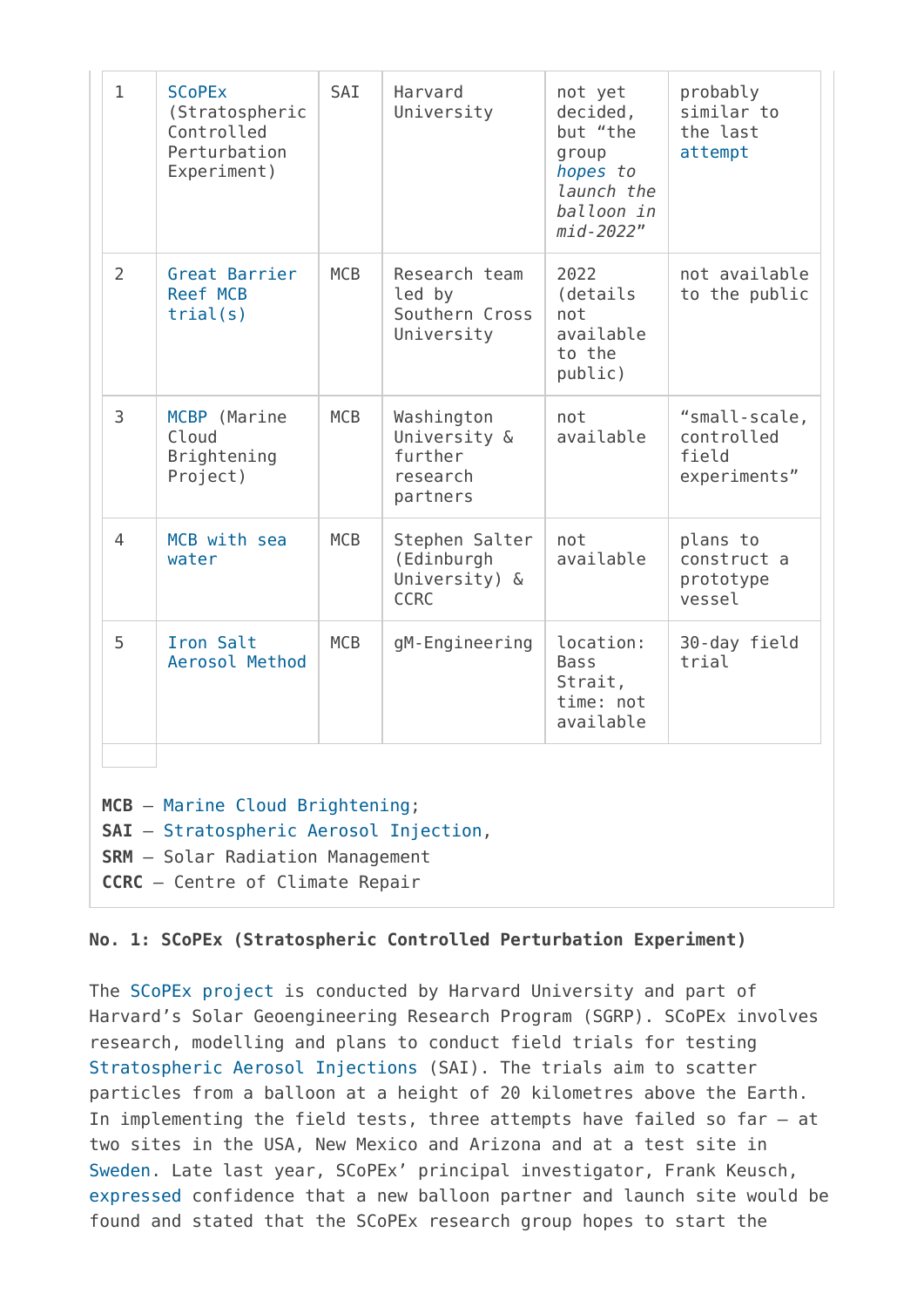planned field trials in mid-2022.

#### **No. 2: Great Barrier Reef MCB trials**

This series of experiments to test [marine cloud brightening](https://www.geoengineeringmonitor.org/wp-content/uploads/2021/04/marine-cloud-brightening.pdf) (MCB) in the open ocean began in March 2020 and is conducted by a research team led by Daniel Harrison, Southern Cross University. Data on the implementation is scarcely available to the public – the [2020 trial](https://map.geoengineeringmonitor.org/srm/mcb-trial-beside-broadhurst-reef) and details of its implementation were only [published](https://www.sims.org.au/news/96/marine-cloud-brightening-for-the-great-barrier-reef) a month after its completion. After this first trial in the open ocean, the research team announced that further open ocean trials would follow in subsequent years with a trial area of up to ~400 km². In August 2021, Nature [reported](https://www.nature.com/articles/d41586-021-02290-3) that the research group conducted another MCB field trial some 100 kilometres offshore in March 2021. To date, no information about the exact location, size of the test area or duration of the trial is publicly available. The same article reports that the Harrison team estimated that MCB can reduce incoming solar radiation over the Great Barrier Reef by about  $6.5$  % – but this would require 800 to 1,000 machines for MCB, each with about 3,000 nozzles to generate particles for cloud brightening. Last August, yet another MCB trial was [announced](https://www.nature.com/articles/d41586-021-02290-3) for 2022. Since the two preceding trials were both conducted in March, at the end of the Australian summer, it is entirely possible that this year's trial has already taken place – again out of public view. In parallel to the field trials in the open ocean, the research team conducts research on MCB. For example, in March 2022, the University of Sydney announced PhD positions to study [nozzle technology](https://www.sydney.edu.au/scholarships/b/research-scholarship-in-development-of-nozzle-technology-.html) for MCB and to [simulate MCB](https://www.sydney.edu.au/scholarships/b/scholarship-in-numerical-simulation-of-effervescent-spray-atomis.html). Funding for MCB trials and research was secured in January 2022 for the period from 2022 to 2030, as the Australian government has [provided](https://www.awe.gov.au/news/2022/01/28/billion-dollar-reef-protection-package) one billion Australian dollars of funding to the Great Barrier Reef. Of this amount, 92.8 million will go to the Reef Restoration and Adaptation Program [\(RRAP\)](https://map.geoengineeringmonitor.org/other/reef-restoration-and-adaptation-programme-(rrap)) – MCB is one of the approaches being [investigated](https://www.awe.gov.au/parks-heritage/great-barrier-reef/billion-dollar-reef-protection-package/restoration-and-adaptation) under the RRAP. The Australian MCB project receives technical support from the U.S. Marine Cloud Brightening Project.

#### **No. 3: MCBP (Marine Cloud Brightening Project)**

The [Marine Cloud Brightening Project \(MCBP\)](https://map.geoengineeringmonitor.org/srm/mcbp-marine-cloud-brightening-project-(former-) was founded as 'Silver Lining Inc.' and renamed twice – to 'Silver Lining Project' and MCBP. The MCBP is a collaboration between the University of Washington, the Pacific Northwest National Laboratory ([PNNL](https://map.geoengineeringmonitor.org/other/pnnl-geoengineering-research)), a team of engineers from Silicon Valley, the Palo Alto Research Centre and other research partners. Kelly Wanser has been the project's executive director for most of the time; Robert Wood took over this position in ~2020. Since then, Kelly Wanser has continued to be a member of the MCBP leadership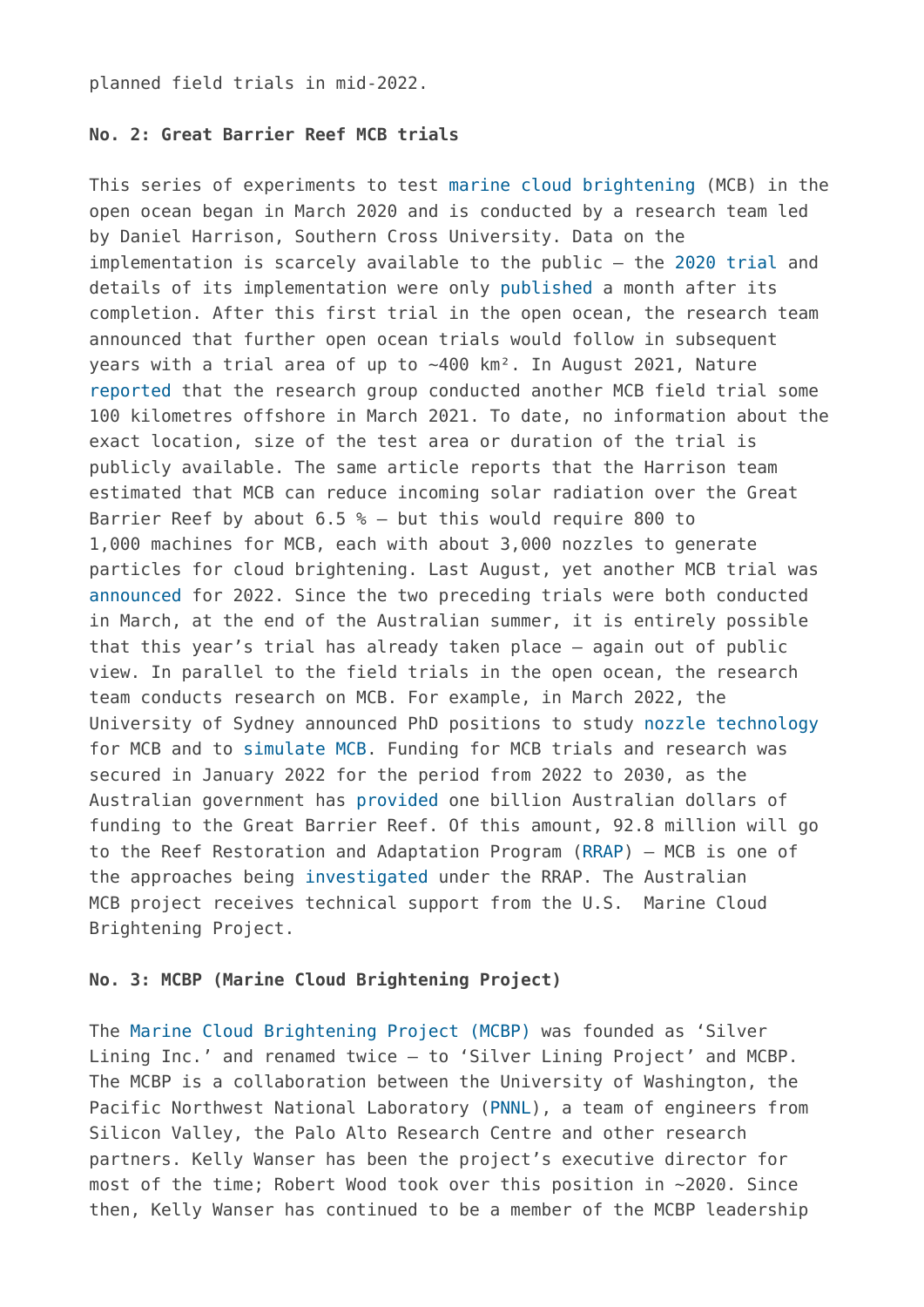team, while also leading the organisation [Silver Lining,](https://www.silverlining.ngo/) which provides financial and advocacy support to the MCBP as well as MCB and SRM in general. A decade ago, after the most recent name change, the project announced multi-month and large-scale trials off the Californian coast and in the Northeast Pacific. These were not implemented due to lack of funds and public opposition. In September 2021, the MCBP has once again [made](https://spectrum.ieee.org/climate-change) a proposal to conduct field trials and proposed to conduct "*small, controlled field trials*". Details on the implementation have not yet become public.

#### **No. 4: MCB with sea water**

Stephen Salter of the University of Edinburgh has been conducting research on Marine Cloud Brightening (MCB) for many years. Salter's MCB [proposal](https://map.geoengineeringmonitor.org/srm/mcb-with-sea-water-) envisages wind-powered ships shooting jets of water into the sky, creating a mist of water droplets. He hopes to push the technology further and test it in the open ocean. So far, this has failed due to lack of funding. In 2021, the Centre of Climate Repair in Cambridge [\(CCRC\)](https://map.geoengineeringmonitor.org/other/centre-for-climate-repair-at-cambridge-(ccrc)) has [agreed](https://www.climaterepair.cam.ac.uk/marine-cloud-brightening-mcb) to support the design and construction of a prototype and one can probably assume that it will be tested then as well. Details on the implementation of the collaboration are not yet publicly available.

#### **No. 5: Iron Salt Aerosol Method**

The German company "[gM-Engineering"](https://map.geoengineeringmonitor.org/srm/isa-iron-salt-aerosol-method-field-trial-in-bass-strait) proposes the use of iron-salt aerosols (ISA), aiming to combine marine cloud brightening (MCB), methane removal and ocean fertilisation. ISA is intended to enter the atmosphere, for example, by being added to exhaust gases. The introduction of ISA into the troposphere (lower atmosphere) is then initially intended to promote cloud formation by providing condensation nuclei (MCB). In the air, ISA is also supposed to initiate oxidation processes that break down the greenhouse gas methane. Later, the ironcontaining ISA is eventually washed out of the atmosphere into the ocean, aiming to promote the growth of marine algae through iron fertilisation. gM-Engineering is led by Franz Oeste, a chemical engineer. In 2019, gM-Engineering announced a thirty-day field trial with ISA [in Bass Strait,](https://map.geoengineeringmonitor.org/srm/isa-iron-salt-aerosol-method-field-trial-in-bass-strait) north of Tasmania. However, this trial has not yet been conducted. The company has been seeking funding for the field trial since ~2017, continues to seek funding and is apparently "*in [early](https://climategamechangers.org/game-changers/climate-restoration/iron-salt-aerosol-brief-summary/) [discussions](https://climategamechangers.org/game-changers/climate-restoration/iron-salt-aerosol-brief-summary/) with the Australian local Government to plan an initial trial off the Bass Strait between the south coast of Australia and Tasmania*".

What most of the trials have in common is that they will be (or have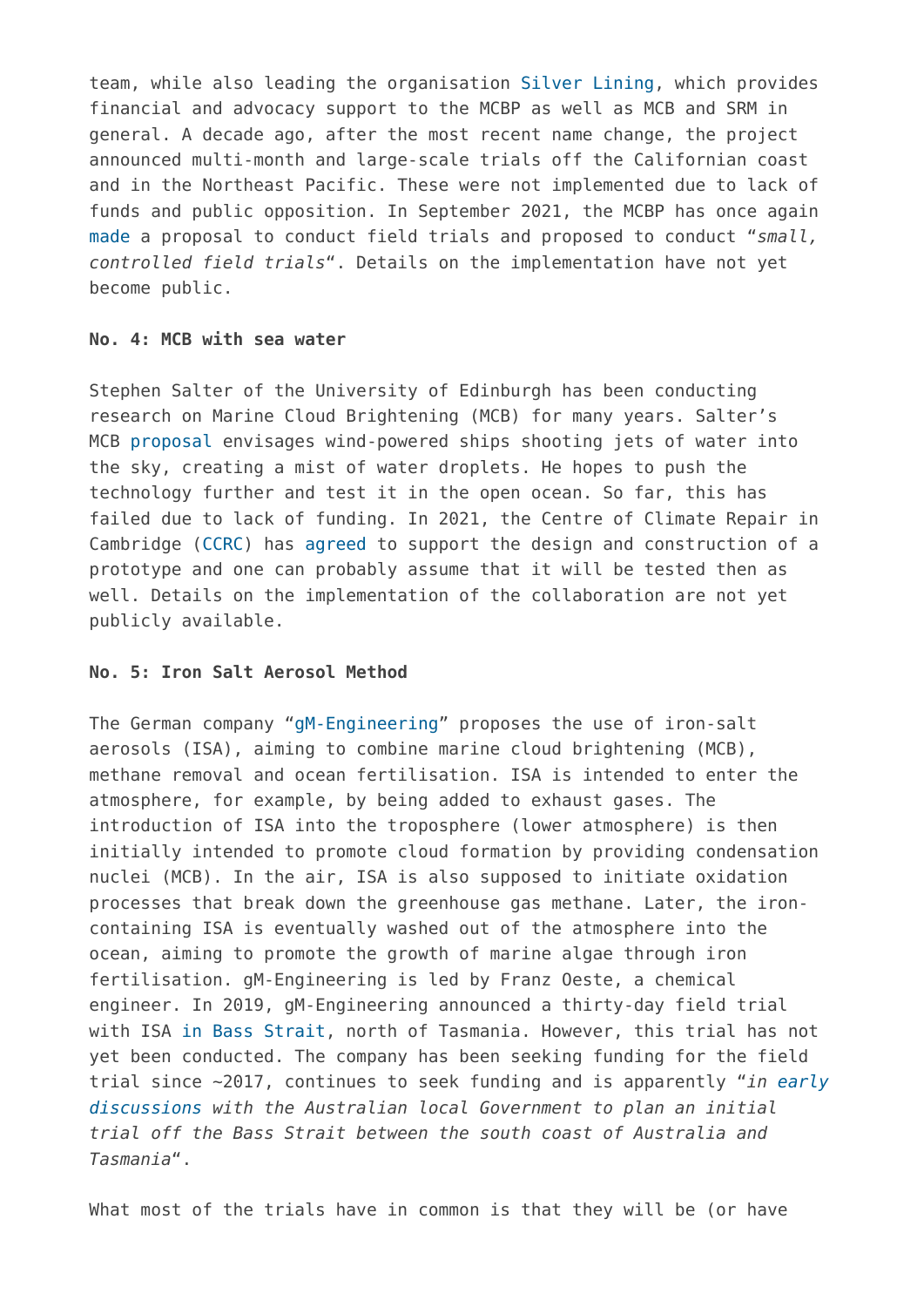been) carried out as far as possible without revealing information to the public. This non-transparent behaviour highlights the need for the recently proposed international [solar-geoengineering non-use agreement](https://www.solargeoeng.org/). Most of the projects have already made several attempts to perform field trials and so far only the Australian project has carried out the planned MCB trials. In the past, there have been repeated renaming's of projects after planned trials have failed – to acquire new funding and promote field trials under a new name – the MCBP represents one of these projects.

# **SOLAR RADIATION MANAGEMENT – RECENT DEVELOPMENTS IN RESEARCH AND FUNDING**

**The UK-based [The Degrees Initiative](https://map.geoengineeringmonitor.org/other/the-degrees-initiative-(former-srmgi))** (former Solar Radiation Management Governance Initiative (SRMGI))launched the DECIMALS Fund (Developing Country Impacts Modelling Analysis for SRM) in 2018. DECIMALS provides funding to enable researchers in the Global South to model SRM approaches and analyse the potential impacts of SRM on their regions. In 2018, eight research teams shared US\$ 0.43 million in funding. In 2022, the annual budget increased to US\$ 1 million and the number of research teams increased to eleven – based in [Argentina,](https://map.geoengineeringmonitor.org/other/decimals-fund-argentina) [Bangladesh](https://map.geoengineeringmonitor.org/other/decimals-fund-bangladesh) (two teams), [Benin,](https://map.geoengineeringmonitor.org/other/decimals-fund-benin) [Indonesia](https://map.geoengineeringmonitor.org/other/decimals-fund-indonesia), [Iran](https://map.geoengineeringmonitor.org/other/decimals-fund-iran), [Ivory Coast](https://map.geoengineeringmonitor.org/other/decimals-fund-ivory-coast), [Jamaica,](https://map.geoengineeringmonitor.org/other/decimals-fund-jamaica) [Kenya,](https://map.geoengineeringmonitor.org/other/decimals-fund-kenya) [Philippines,](https://map.geoengineeringmonitor.org/other/decimals-fund-philippines) and [South Africa.](https://map.geoengineeringmonitor.org/other/decimals-fund-south-africa)

Table 2: Research supported by the DECIMALS Fund -research topics addressed

| Country    | Research<br>activity                   | Research topic                                                                                                                                                                                                                          |  |  |
|------------|----------------------------------------|-----------------------------------------------------------------------------------------------------------------------------------------------------------------------------------------------------------------------------------------|--|--|
| Argentina  | Modelling SRM                          | Hydrological impacts of solar radiation management in the La<br>Plata Basin in South America (since 2018, a publication is not<br>yet available)                                                                                        |  |  |
| Bangladesh | Modelling SRM<br>Modelling SRM         | Modelling possible impacts of SRM on temperatures, rainfall and<br>the transmission of diseases as malaria (since 2018, a<br>publication is not yet available); Assessing the impacts of SRM<br>on hydrology in Bangladesh (since 2022) |  |  |
| Benin      | Modelling SAI,<br>using<br>GLENS data  | Da-Allada, et al. (2020): Changes in West African Summer Monsoon<br>Precipitation Under Stratospheric Aerosol Geoengineering, in<br>Earth's Future,<br>https://aqupubs.onlinelibrary.wiley.com/doi/10.1029/2020EF001595                 |  |  |
| Indonesia  | Modelling SAI,<br>using GeoMIP<br>data | Kuswanto, et al. (2021): Impact of solar geoengineering on<br>temperatures over the Indonesian Maritime Continent, in<br>International Journal of Climatology,<br>https://rmets.onlinelibrary.wiley.com/doi/10.1002/joc.7391            |  |  |
| Iran       | Modelling SAI,<br>using GLENS<br>data  | Karami, et al. (2020): Storm Track Changes in the Middle East<br>and North Africa Under Stratospheric Aerosol Geoengineering, in<br>Geophysical Research Letters,<br>https://aqupubs.onlinelibrary.wiley.com/doi/10.1029/2020GL086954   |  |  |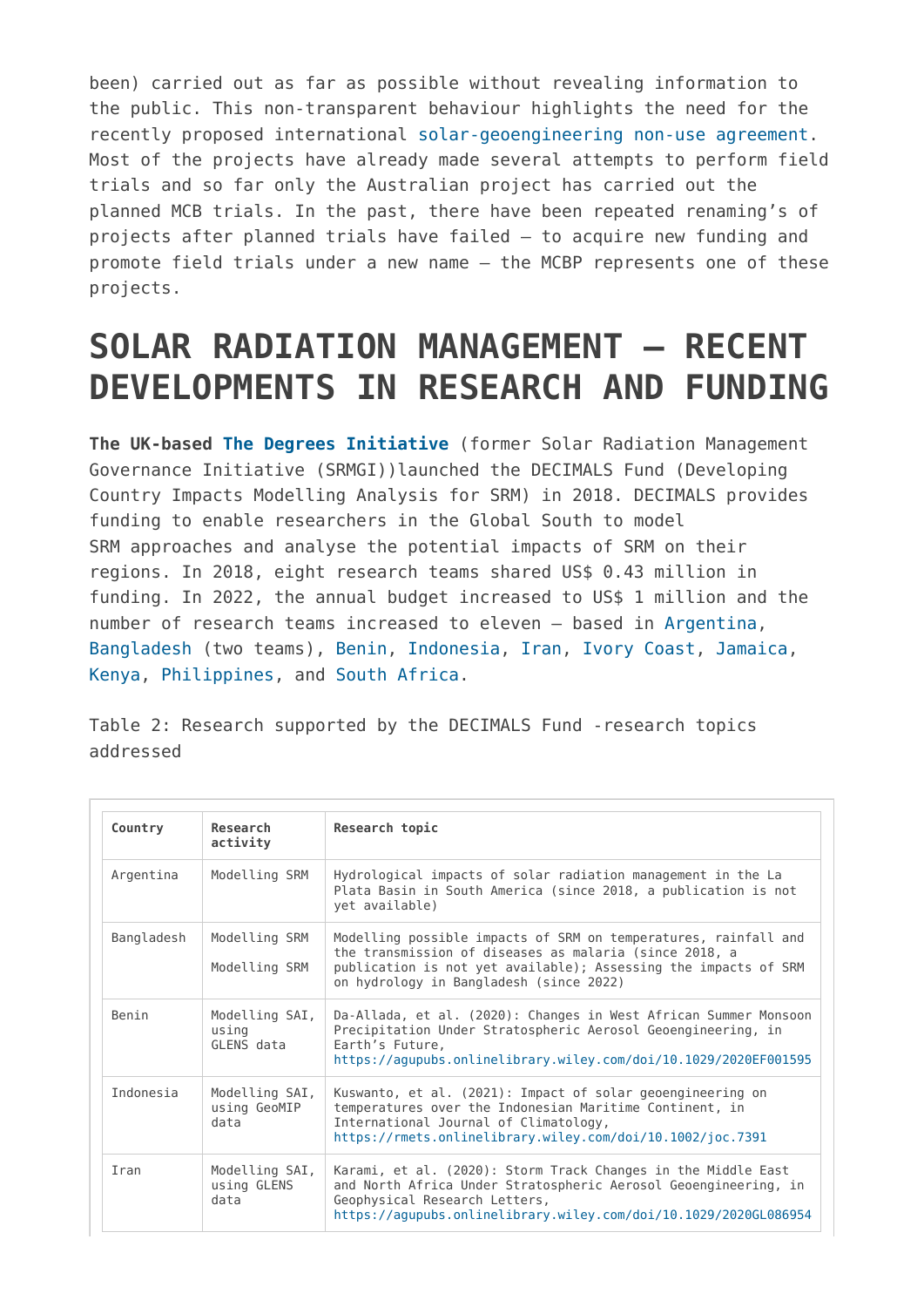| Ivory Coast     | Modelling SAI,<br>using GeoMIP<br>data                                         | GeoMIP-Africa: impact of SAI on temperature and precipitation<br>extremes over West and Central Africa and implications for water<br>resources (since 2018, a publication is not yet available)                                                                                                                                                                                                                                                                  |  |
|-----------------|--------------------------------------------------------------------------------|------------------------------------------------------------------------------------------------------------------------------------------------------------------------------------------------------------------------------------------------------------------------------------------------------------------------------------------------------------------------------------------------------------------------------------------------------------------|--|
| Jamaica         | Modelling two<br>SAI scenarios,<br>GeoMIP data                                 | Clarke, et al. (2021): The Caribbean and 1.5 °C: Is SRM an<br>Option?, in Atmosphere, https://www.mdpi.com/2073-4433/12/3/367                                                                                                                                                                                                                                                                                                                                    |  |
| Kenya           | Modelling SRM                                                                  | Impacts of SRM on extreme rainfall and urban floods in East<br>Africa (since 2022)                                                                                                                                                                                                                                                                                                                                                                               |  |
| Philippines     | Modelling SRM                                                                  | Impacts of SRM on agriculture: the Southeast Asian case<br>(since 2022)                                                                                                                                                                                                                                                                                                                                                                                          |  |
| South<br>Africa | Modelling SAI,<br>using<br>GLENS data<br>Modelling SAI,<br>using<br>GLENS data | Odoulami, et al. (2020): Stratospheric Aerosol Geoengineering<br>could lower future risk of 'Day Zero' level droughts in Cape<br>Town, in Environmental Research Letters,<br>https://iopscience.iop.org/article/10.1088/1748-9326/abbf13<br>Pinto, et al. (2020): Africa's Climate Response to Solar<br>Radiation Management With Stratospheric Aerosol, in Geophysical<br>Research Letters,<br>https://aqupubs.onlinelibrary.wiley.com/doi/10.1029/2019GL086047 |  |

Degrees [says](https://www.degrees.ngo/about/) of itself that it takes a neutral stance on SRM: "*Degrees is neutral on SRM and does not take a position on how any research should be governed or on whether SRM geoengineering should ever be used. Instead, we believe that broadening the international conversation, in particular by bringing in more voices from the Global South, will strengthen humanity's ability to handle the issue prudently and equitably.*" However, the funded DECIMALS projects all work in the same thematic field – they all model the deployment of SRM. The basis for the modelling is provided by climate models created in the Global North [GeoMIP](https://map.geoengineeringmonitor.org/other/geoengineering-model-intercomparison-project-(geomip)) (Geoengineering Model Intercomparison Project) and [GLENS](https://map.geoengineeringmonitor.org/srm/stratospheric-aerosol-geoengineering-large-ensemble-(glens)-project) (Geoengineering Large Ensemble). Duncan McLaren [comments](https://wires.onlinelibrary.wiley.com/doi/full/10.1002/wcc.707) on the DECIMALS research portfolio as follows: "*Unfortunately while the topics of investigation have been defined by Southern partners, the models, norms, and practices applied in DECIMALS remain primarily those of the dominant Northern research community*". Laurence Delina [adds](https://iopscience.iop.org/article/10.1088/2515-7620/ac3dc1/pdf) that DECIMALS has also narrowed down the choice of research topics: "*very little to zero funding was made available to other experts, particularly in policy, social sciences, and the humanities, despite their interest in doing the work*".

In late 2019, **the US government decided to provide funding** to the National Oceanic and Atmospheric Association [\(NOAA\)](https://map.geoengineeringmonitor.org/other/noaa-earth’s-radiation-budget-(erb)-initiative-) for research on SRM. The budget was allocated for studying the stratosphere, "*including the impact of the introduction of material into the stratosphere from changes in natural systems, increased air and space traffic, proposals to inject material to affect climate, and the assessment of solar climate interventions*". For the current year, NOAA has been allocated US\$ 11 million (for comparison: US\$ nine million in 2021, US\$ four million in 2020).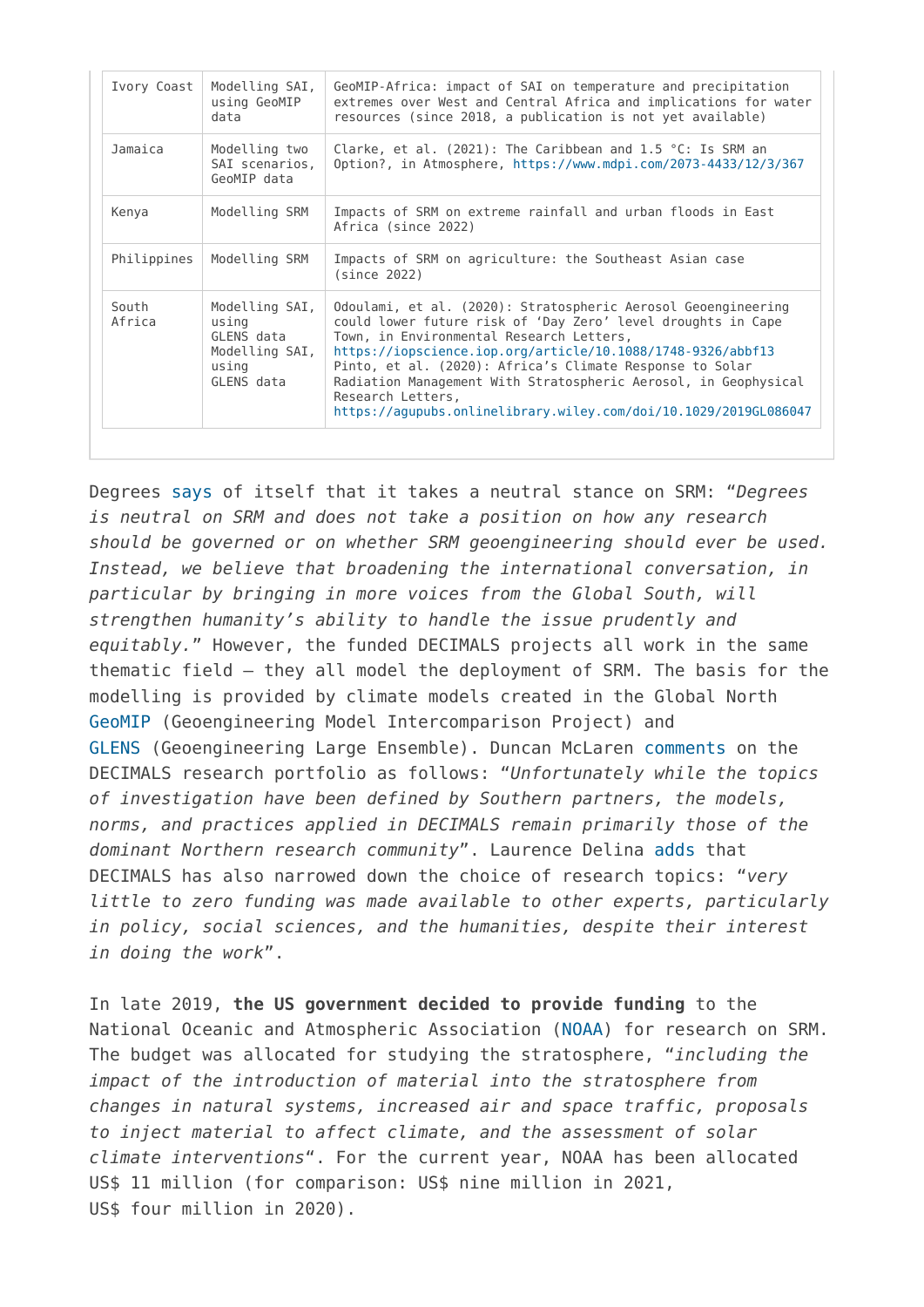**The [FICER fund](https://map.geoengineeringmonitor.org/other/fund-for-innovative-climate-and-energy-research-(ficer)-)** (Fund for Innovative Climate and Energy Research) is financed by Bill Gates and is administered by David Keith (Harvard University) and Ken Caldeira (Carnegie Institution for Science). FICER was created to support projects addressing research questions related to geoengineering, e.g., modelling SRM. The fund supported geoengineering projects, such as the Marine Cloud Brightening Project [\(MCBP\)](https://map.geoengineeringmonitor.org/srm/mcbp-marine-cloud-brightening-project-(former-) and the Stratospheric Controlled Perturbation Experiment ([SCoPEx](https://map.geoengineeringmonitor.org/srm/stratospheric-controlled-perturbation-experiment-(scopex))). The FICER fund has thus also supported projects that have been planning to conduct SRM field trials for some time. The website now states that projects funded by FICER should not carry out field tests: "*FICER has not supported and will not support any field tests of methods that introduce new kinds of interference into the climate system (e.g., solar radiation management, ocean fertilization)*". However, this does not rule out indirect funding, e.g., preparatory laboratory tests. For several years, the fund's website has reported the same total amount of funding – US\$ 8.5 million. It remains unclear whether additional funds have not been provided in recent years or whether the figure has not been updated.

[Researchers](https://map.geoengineeringmonitor.org/srm/cirrus-cloud-thinning-calculations) from the **Institute for Atmospheric and Climate Science at ETH Zurich** have completed a modelling study on [Cirrus Cloud](https://www.geoengineeringmonitor.org/wp-content/uploads/2021/04/cirrus-cloud-thinning.pdf) [Thinning \(CCT\)](https://www.geoengineeringmonitor.org/wp-content/uploads/2021/04/cirrus-cloud-thinning.pdf). The study [concludes](https://acp.copernicus.org/preprints/acp-2021-685/) that CCT is not practical on a global scale, but encourages further research for selected target regions. CCT is a hypothetical SRM proposal which aims to eliminate or thin cirrus clouds to allow heat to escape into space. As with all solar geoengineering technologies, CCT could lead to unpredictable sideeffects, including large regional and seasonal changes to precipitation. Even if the use is limited to the regional level, negative effects, for example on neighbouring regions, can still not be ruled out.

**The Washington-based organisation Resources for the Future (RFF)** initiated the [RFF Solar Geoengineering Research Project](https://map.geoengineeringmonitor.org/other/rff-solar-geoengineering-research-project) in 2021. The project aims "to fund research on the risks, benefits, and uncertainties of solar geoengineering" and has selected eight research teams, most of which are conducting modelling studies on solar radiation management. The research team at the Indian Institute of Science is exploring strategies to promote solar geoengineering research in India. Researchers at the University Islamabad plan to conduct a survey to investigate attitudes towards solar geoengineering in developing countries. The teams are expected to submit research papers for publication in peer-reviewed journals by November 2022.

**The [Mirrors for Earths Energy Rebalancing](https://map.geoengineeringmonitor.org/other/meer-reflection-project)** (MEER:ReflEction) project was recently [featured](https://www.meerreflection.com/media) in various media. MEER is based at Harvard University, directed by Ye Tao and was launched in 2019. The project aims to explore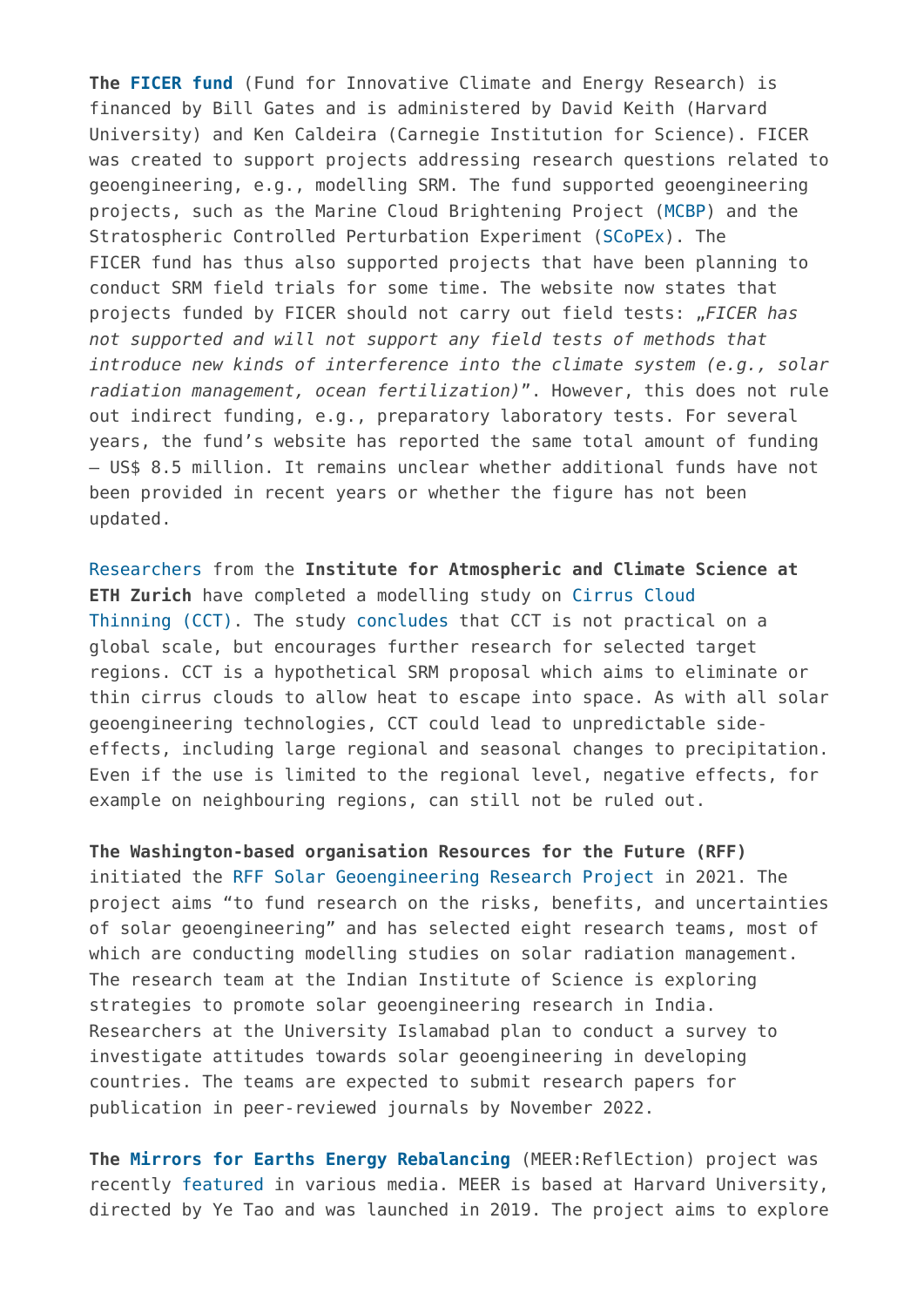methods to reflect solar radiation back to space and proposes the use of large mirrors to increase the Earth's albedo (reflectivity). The project is modelling the deployment of vast arrays of aluminum-coated glass mirrors on water and on land. Not all solar radiation should be reflected – a part of the radiation is to be concentrated and redirected to use solar energy for agriculture and renewable energy. A [timetable](https://drawdown.psu.edu/poster/mirrors-earths-energy-rebalancing-meerreflection-resource-driven-engineering-leveraging) for the application is also already in place: "*We find it feasible and necessary to deploy the mirror arrays within single-digit years to fully rebalance Earth's energy*".

### **SOLAR RADIATION MANAGEMENT – SPACE-BASED PROPOSALS**

Space-based geoengineering aims to control the amount of incoming solar radiation. Thus, like other solar radiation management geoengineering projects, it also has no answer to the causes of global warming, the increasing concentration of greenhouse gases in the Earth's atmosphere. The approaches explored are all models of a hypothetical nature. What all space-based proposals also have in common is that the incoming solar radiation is to be reduced by erecting a structure between the sun and the earth. More than half of the known research projects on space-based geoengineering aim to establish the structure between the Earth and the Sun at the so-called Lagrange point L1. Lagrange point L1 is a point in space between the Earth and the sun where the gravitational forces of the planet and the sun virtually neutralise each other. The point is 1.5 million kilometres away from the Earth, which means that this branch of geoengineering is limited to modelling for the time being.

In 2021, **[OHB System AG](https://map.geoengineeringmonitor.org/other/ohb-space-based-solar-shields), a subsidiary of the German OHB SE**, established a consortium to research space-based geoengineering. The consortium includes eight research institutes from five countries: University of Bremen and Alfred Wegener Institute Bremerhaven (Germany), Cranfield University (UK), TU Delft, NHL Stenden and University of Utrecht (the Netherlands), University of Patras (Greece) and the University of Applied Sciences Wiener Neustadt (Austria). The consortium proposes to place spacecrafts between the sun and the Earth, where they will act as solar shields. Under the proposal, thousands of spacecrafts, e.g., 30,000, would have to reach the Lagrange point L1. Once at this point, each spacecraft unfurls a 100 km² sail. All the sails together are to form a huge umbrella that floats between the Earth and the sun.

**The Oregon-based [Planetary Sunshade Foundation](https://map.geoengineeringmonitor.org/other/planetary-sunshade-foundation-space-based-geoengineering)**, founded by Ross Centers in 2020, has also suggested installing a planetary sunshade at the Lagrange point L1. The sunshade, in the form of a giant solar sail, is